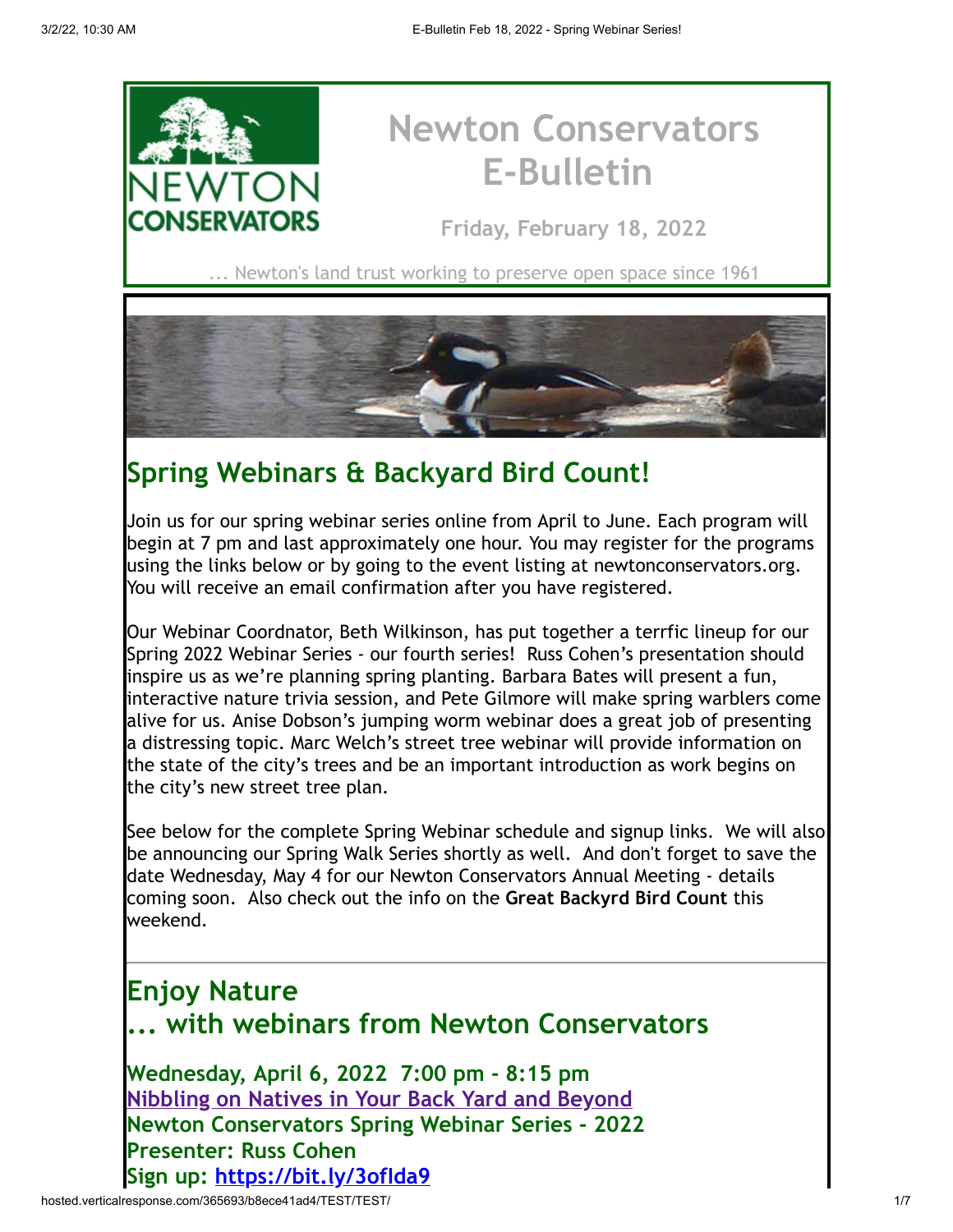Join Russ Cohen, expert forager and author of *Wild Plants I have Known… and Eaten*, for a webinar featuring at least two dozen species of native edible wild plants suitable for adding to your own landscape, or nibbling on as you encounter them in other locales. Keys to the identification of each species will be provided, along with edible portions, seasons of availability and preparation methods, and guidelines for safe and environmentally responsible foraging.



Russ Cohen teaching Winged-Shining Sumac Fruit

Since his retirement as the Rivers Advocate for the Mass. Dept. of Fish and Game's Division of Ecological Restoration, Russ has more time to pursue his avocation, which is connecting to nature via his taste buds — and assisting others in doing the same. He has set up a small nursery in Weston where he grows over 1,000 plants that he propagates from seed.

**Wednesday, April 13, 2022 7:00 pm - 8:15 pm [April Foolery in Nature](https://newtonconservators.org/events/april-foolery-in-nature/) Presenter: Barbara Bates Newton Conservators Spring Webinar Series - 2022 Sign up: <https://bit.ly/3ATbOev>**

Is it fair to call someone a "bird brain" when they can't remember things? What animal is compared to the Mafia? Do eastern screech owls really screech? Enjoy some interactive fun trying to tell fact from fiction while exploring common and not-so-common knowledge about nature in Newton.

Barbara Bates will entertain you with portraits of common (or fake?) New England animals and their behaviors



Some Newton inhabitants

while challenging you to use your thinking skills to spot the fakes. Barbara is a teacher, naturalist and Newton Conservators' board member.

**Wednesday, April 20, 2022 7:00 pm - 8:15 pm [Jumping Worms in Field and Forest](https://newtonconservators.org/events/jumping-worms-in-field-and-forest/) Presenter: Dr. Annise Dobson, Yale School of the Environment Newton Conservators Spring Webinar Series - 2022 Sign up:<https://bit.ly/3L1KAaq>**

hosted.verticalresponse.com/365693/b8ece41ad4/TEST/TEST/ 207 Nearly all earthworms in New England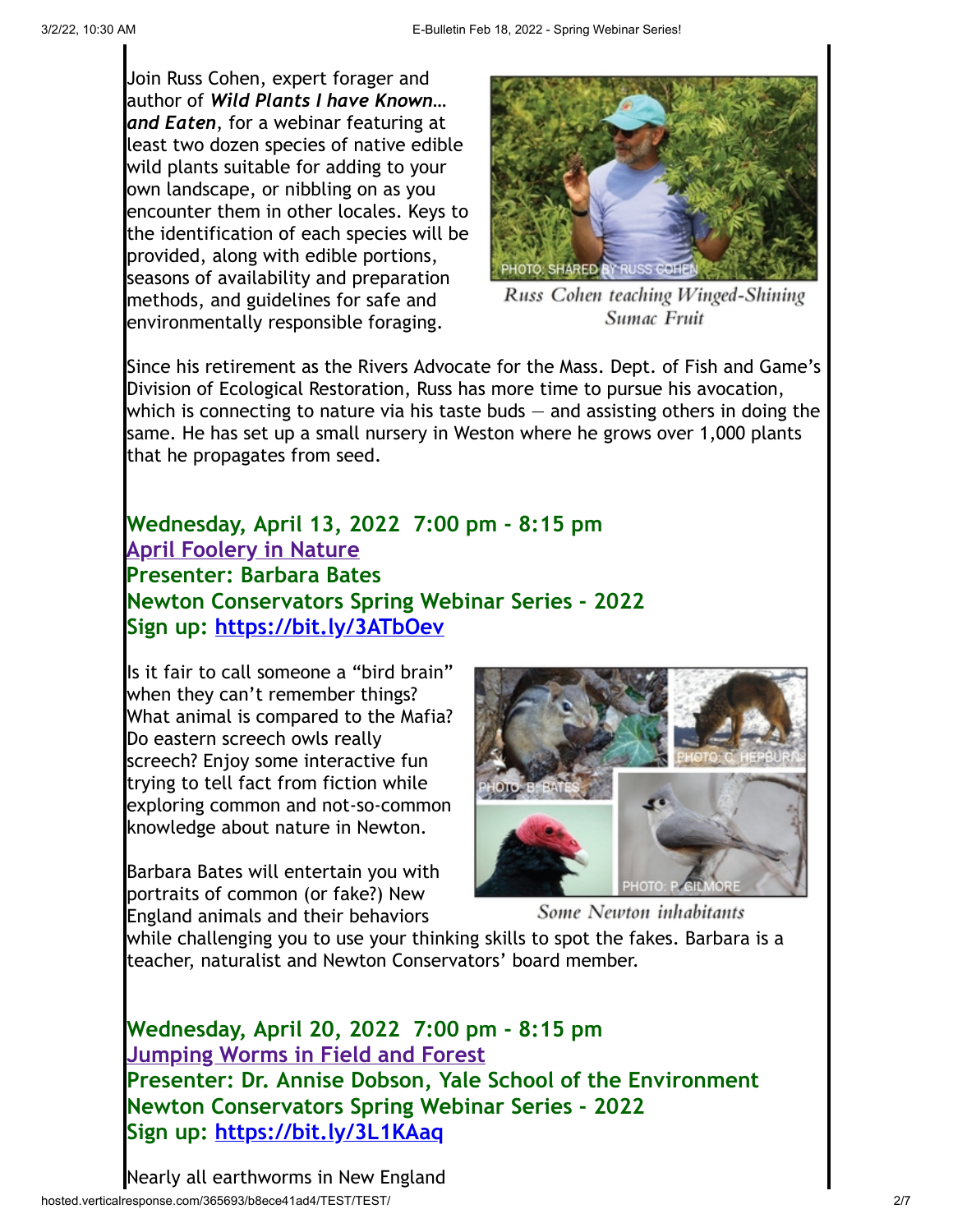are introduced from Europe and Asia.While some species of earthworms benefit some species of plants, invasive earthworms have caused major shifts in North American plant communities. Jumping worms alter the structure and chemistry of the soil dramatically, leaving a grainy soil full of worm excrement (castings), and they can damage lawns,



landscapes and forest habitat.This talk will present the impacts and history of earthworms (and jumping Worm in particular) and will provide information on identification of jumping worms.

Presented by Dr. Annise Dobson, a postdoctoral researcher at the Yale School of the Environment. Currently, she is working to identify the movement of jumping worms through NewYork City and assessing their impacts on urban plant communities.

## **Wednesday, May 11, 2022 7:00 pm - 8:15 pm [Spring Warblers in Newton](https://newtonconservators.org/events/spring-warblers-in-newton/) Presenter: Pete Gilmore Newton Conservators Spring Webinar Series - 2022 Sign up:<https://bit.ly/343wZhS>**

We will view the field marks (using photographs) and will listen to the vocalizations, both calls and songs, of 25 species of warblers that are in Cold Spring Park each May.The audio tapes are from the Macaulay Library of the Cornell Lab of Ornithology, as are some of the photos. Most of these species are migrating through Newton to their nesting territories north of us.A few species nest in Cold Spring Park and can be experienced



Magnolia Warbler

throughout the summer.A central theme will be to use both sight and sound to appreciate these little living jewels.

Presented by Pete Gilmore, who serves on the boards of Newton Conservators and the Brookline Bird Club.

**Wednesday, June 15, 2022 7:00 pm - 8:15 pm [Newton's Street Trees: Past, Present, and Future](https://newtonconservators.org/events/newtons-street-trees-past-present-and-future/) Presenter: Marc Welch, City Forester Newton Conservators Spring Webinar Series - 2022 Sign up:<https://bit.ly/3s3DCsv>**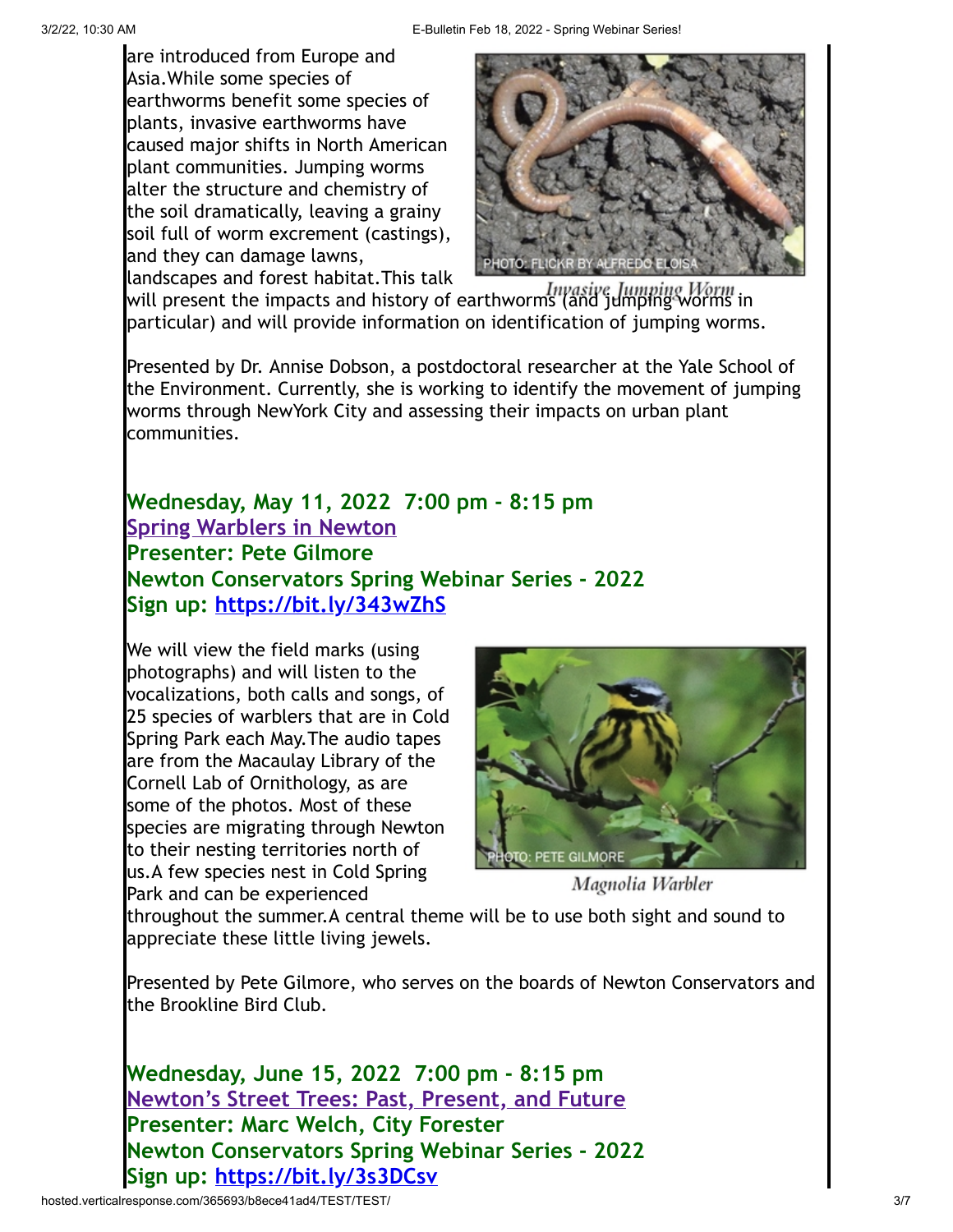Trees growing along the roadways of Newton have been a part of the fabric of the community for over 100 years. How did these trees get here? What is their importance? What can we expect in the future? The City's street trees provide incredible benefits to the public but also require thoughtful care, planning and perspective.We will look at how the trees and their care have evolved over the years.We also will discuss ways to ensure these trees remain assets to the community.



**Street Trees in Newton** 

Marc Welch is the City Forester and Deputy Commissioner of the Newton Parks, Recreation & Culture Department. He is a Massachusetts Qualified Tree Warden and Massachusetts Certified Arborist. Marc is entering his twentieth year managing the City's trees.

Co-sponsored by The Newton Tree Conservancy.

### **Friday-Mondy, February 18-21, 2022 Great Backyard Bird Count <https://www.birdcount.org/participate/>**

The annual Great Backyard Bird Count (GBBC) is Friday, February 18 through Monday, February 21. This year, the GBBC is celebrating 25 years of coming together to enjoy birds. The GBBC was one of the first online projects to collect information on wild birds and was also instrumental in the creation of eBird back in 2002. Now there are more ways than ever to participate and share your love of birds!

Participating is easy, fun to do alone or with others, and can be done anywhere you find birds.

Step 1: Decide where you will watch birds, including in your own backyard. Step 2: Watch birds for 15 minutes or more, at least once over the four days, February 18-21, 2022.

Step 3: Count all the birds you see or hear within your planned time/location and use the best tool for sharing your bird sightings:

[If you are a beginning bird admirer and new to the count, try using the Merlin Bird](https://www.birdcount.org/merlin-bird-id-app/) ID app. If you have participated in the count before, try [eBird Mobile app](https://www.birdcount.org/ebird-mobile-app/) or enter your bird list on th[e eBird website](https://www.birdcount.org/ebird-on-computer/desktop/laptop).

# **Newton Conservators Newsletter**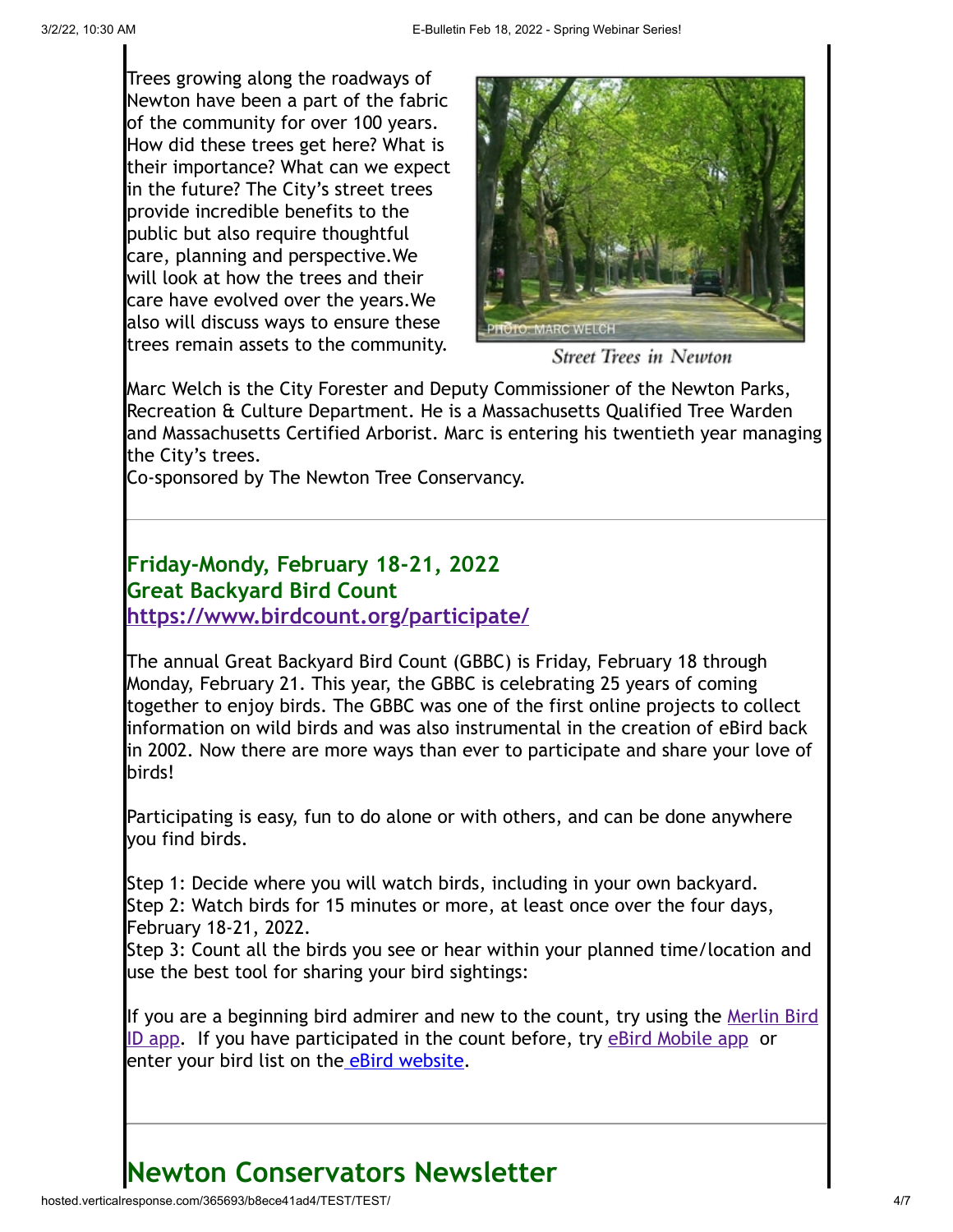Our Winter 2021-2022 Newsletter is now available at **<https://newtonconservators.org/newsletters>.**

#### **The Spring 2022 Edition will be out soon!**



#### 2022 Officers and Directors

Chris Hepburn. Co-President William Hagar,<br>Co-President Alice Ingerson,<br>Vice President Michael Clarke, Secretary Katherine Howard, Treasure Ted Kuklinski, Past President David Backer Peter Barrer **Barbara Bates** Dan Brody **Bonnie Carter** Samantha Corbin Margaret Doris Henry Finch Maurice Gilmore Daniel Green Ken Mallory George Mansfield Nyssa Patten Larry Smith<br>Beth Wilkinson Advisors

AnnaMaria Abernathy Margaret Albright Lisle Baker John Bliss Lee Breckenridge Lalor Burdick Lucy Caldwell-Stair Michael Collora Ann Dorfman **Bart Hague** Alison Leary William Leitch Don Lubin **Brooks Mathewson** Eric Olson **Richard Primack** Eric Reenstierna Jon Regosin Patricia Robinson Jane Sender William Shaevel Diane Tillotson Willis Wang **Bruce Wenning** 

# Hands-On Nature for Children

Vor the first time this fall, Newton Conservators offered walks especially for children and their parents. Barbara Bates and Sam Corbin, board members of Newton Conservators, led the walks at two different locations: Dolan Pond and Riverside Park (by the Charles River). We played nature-themed games to train eyes for camouflaged animals. This was to demonstrate how predators catch prey and how those prey avoid the predators, and to illustrate how deer can get out of balance with their habitat. Our walks through the landscape also revealed treasures like the remains of a turtle nest, where everyone got a chance to feel the remnants of turtle eggs!

Judging by the reactions from both children and parents, everyone had lots of fun. We plan on offering more walks for families with young children again soon.



HIS PAGE FROM LEFT TO RIGHT AND TOP TO BOTTOM: PHOTOS 1, 3, 4, COURTESY BARBARA BATES, PHOTOS 2, 5, SAM COI

**The Winter 2021-2022 issue contains the following interesting articles:**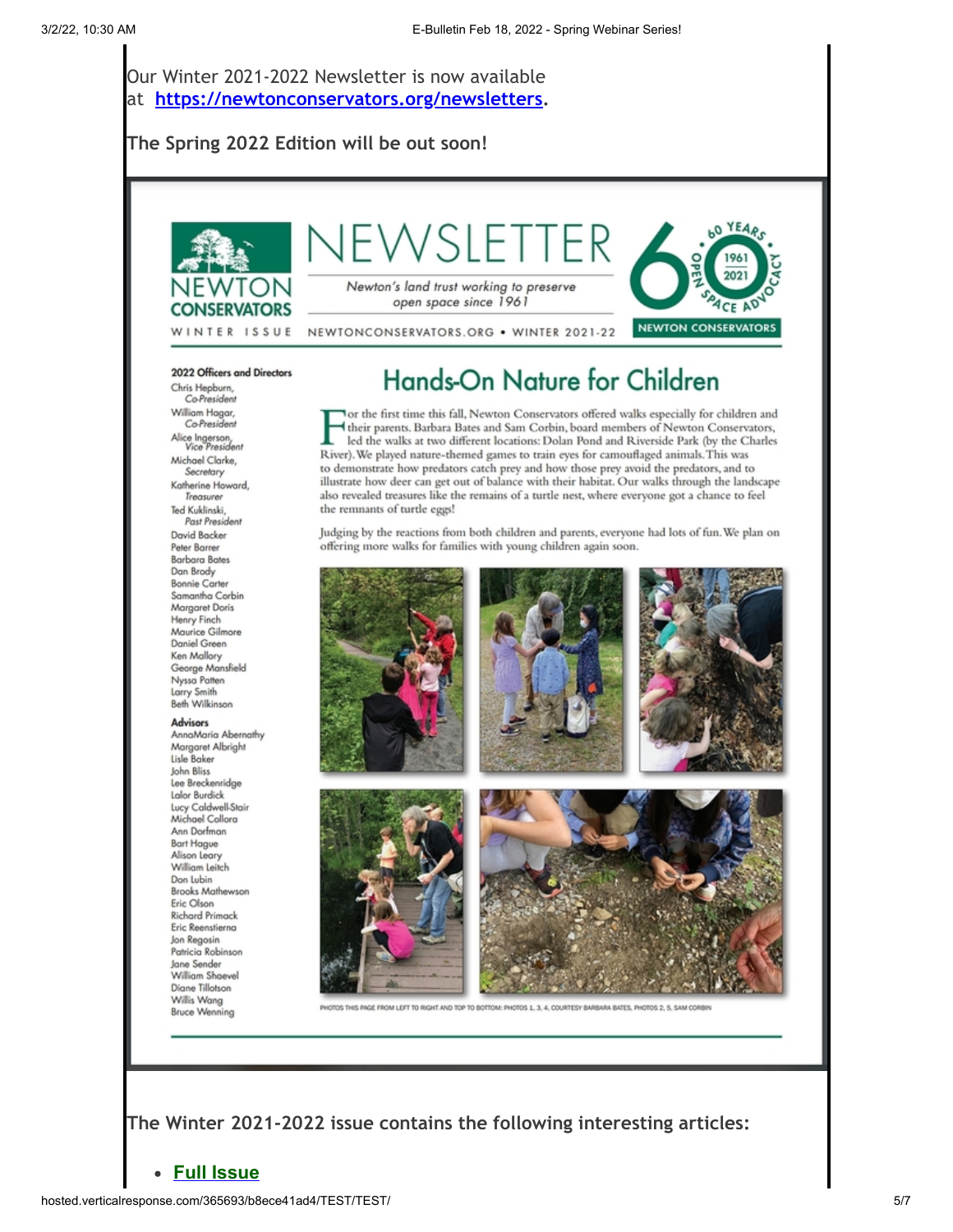- **[Hands-Nature for Children](http://newtonconservators.org/wp-content/uploads/2021/11/Newsletter-2021-Winter-Hands-on-Ntuture-with-Children.pdf)**
- **[Newton Conservators' 60th Anniversary Annual Meetin Oct 27, 2021](http://newtonconservators.org/wp-content/uploads/2021/11/Newsletter-2021-Winter-60th-Anniversary-Annual-Meeting-.pdf)**
- **[History of Newton Parks, Playgrounds & Recreation: Part 3](http://newtonconservators.org/wp-content/uploads/2021/11/Newsletter-2021-Winter-Newton-Parks-Playgrounds-and-Recreation-part-3.pdf)**
- **[Books: A World on the Wing by Scott Weidensaul](http://newtonconservators.org/wp-content/uploads/2021/11/Newsletter-2021-Winter-World-on-the-Wing.pdf)**
- **[Recent Events on Diversity, Equity, Inclusionn & Justice in Land](http://newtonconservators.org/wp-content/uploads/2021/11/Newsletter-2021-Winter-Diversity-Equity-Inclusion-Justice.pdf) Conservation**

### **PLEASE JOIN OR RENEW YOUR NEWTON CONSERVATORS MEMBERSHIP**



We would be very grateful for your continued support by joining Newton Conservators or renewing your membership. Perhaps, consider renewing at a higher level, adding an extra donation, or purchasing a gift membership for someone else who is passionate about open space.

You can renew or join the Newton Conservators online at<https://newtonconservators.org/renewal-2020/>. A link to our annual members' renewal letter outlining last year's activities can also be found at the above link.

Donations may be made at our securely via

our website at<https://newtonconservators.org/ways-to-give/>. As a 501(c)(3) nonprofit, we also accept donations for a number of affiliated local open space groups including Friends of Webster Woods, Friends of Houghton Garden, the Riverside Trails Working Group, Trails Fund, and others. As part of the donation process, you can specify specific funds. Thanks so much!

**Mission:** *The Newton Conservators promotes the protection and preservation of natural areas, including parks, playgrounds, forests and streams, which are open or may be converted to open space for the enjoyment and benefit of the people of Newton. It further aims to disseminate information about these and other environmental matters. A primary goal is to foster the acquisition of land, buildings and other facilities to be used for the encouragement of scientific, educational, recreational, literary and other public pursuits that will promote good citizenship and the general welfare of the people of our community.*

- *E-Bulletin Editor & President Ted Kuklinski, Newton Conservators (ebulletin@newtonconservators.org)*

**[Save](https://app.verticalresponse.com/app/emails/builder/index/1635594337?page=build#)**